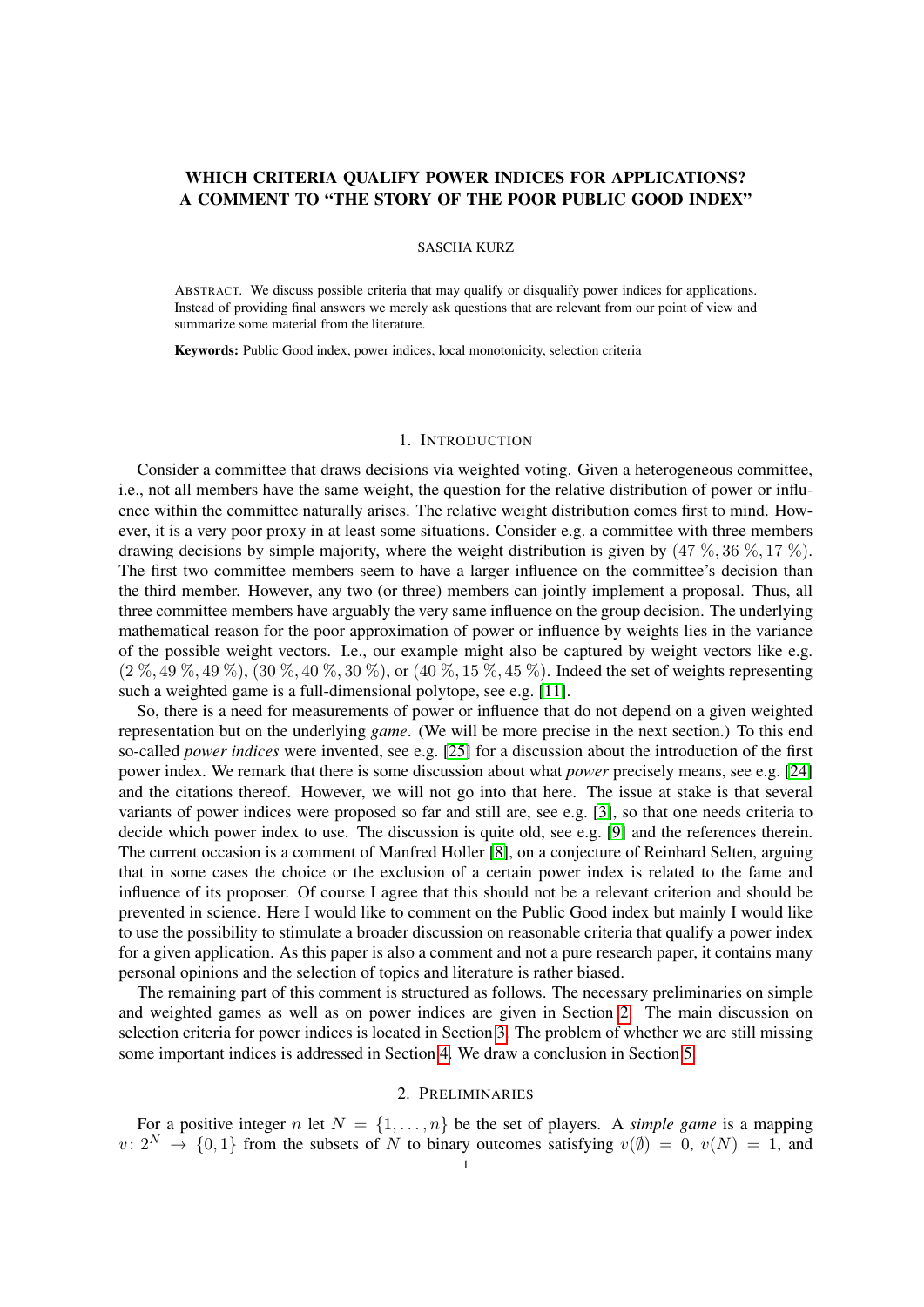## 2 SASCHA KURZ

 $v(S) \le v(T)$  for all  $\emptyset \subseteq S \subseteq T \subseteq N$ . Here, a subset  $S \subseteq N$  is considered as the set of players that are in favor of a proposal, i.e., which vote "yes". If  $v(S) = 1$  we call coalition S *winning* and *losing* otherwise. Given a simple game, by W we denote the set of winning and by  $\mathcal L$  the set of losing coalitions. If a coalition S is winning but each proper subset is losing, then we call S *minimal winning*. Similarly, if S is losing but each proper superset of S is winning, then we call S *maximal losing*. If  $v(S) = v(S \cup \{i\})$  for all  $S \subseteq N$ , then we call player i a *null player*. Two players i and j are *equivalent* if  $v(S \cup \{i\}) = v(S \cup \{j\})$  for all  $S \subseteq N \setminus \{i, j\}$ . A simple game v is called *weighted* if there exist *weights*  $w \in \mathbb{R}_{\geq 0}^n$  and a *quota*  $q \in \mathbb{R}_{>0}$  such that  $v(S) = 1$  if and only if  $w(S) := \sum_{i \in S} w_i \geq q$ . As notation we use  $v = [q; w_1, \dots, w_n]$  for a weighted game. An example of a non-weighted simple game v is given by a family consisting of the parents  $\{F, M\}$  and two kids  $\{A, B\}$  jointly deciding on the next weekend trip. Assume that a proposal is accepted if at least one member of every group, i.e., parents and children, agrees. Since  $\{F, M\}$  and  $\{A, B\}$  are two losing coalitions but  $\{F, A\}$  and  $\{M, B\}$  are two winning coalitions consisting of the same set of players, the underlying simple game is not weighted. In our example players  $F$  and  $M$  as well as players  $A$  and  $B$  are equivalent. The minimal winning coalitions are given by {F, A}, {F, B}, {M, A}, and {M, B}. The *Public Good index*  $PGI(v)$  of a player  $i \in N$  is given by the number of minimal winning coalitions that contain player  $i$  divided by the total number of players in all minimal winning coalitions. I.e., in our example the Public Good index assigns equal influence to all four players.

The Public Good index is just one example of a *power index*. Here, we understand by a power index a parametric family of mappings from the set of simple games on n players<sup>[1](#page-1-0)</sup> into  $\mathbb{R}^n$ , i.e., to each player of a simple game we assign a real number. By that definition we allow a large variety of possible power measures but also exclude constructions that depend on the representation of a (weighted) simple game like e.g. the Colomer index [\[4\]](#page-5-7). Instead of restricting the class of power indices, we introduce properties of power indices and argue that it is quite natural to expect some of these properties to be satisfied for a *reasonable* power index. We call a power index g positive if  $g_i(v) \geq 0$  and  $g(v) \neq 0$ for every simple game v and all players i in v. If  $\sum_{i \in N} g_i(v) = 1$  for every simple game v, then g is called *efficient*. In our context efficiency is a relevant property if we want to measure the *relative* distribution of power or influence. However, given any positive power index  $\tilde{q}$  we can construct an efficient version via normalization, i.e.,  $g_i(v) := \tilde{g}_i(v) / \sum_{j \in N} \tilde{g}_j(v)$ , see e.g. [\[14,](#page-5-8) Lemma 3.4]. We say that a power index g has the *null player property* if we have  $g_i(v) = 0$  for every null player i in an arbitrary simple game v. For any bijection  $\tau: N \to N$  we write  $\tau v$  for the simple game given by  $\tau v(S) = v(\tau(S))$  for any coalition  $S \subseteq N$ . With this, we call a power index g symmetric if we have  $g_{\tau(i)}(\tau v) = g_i(v)$  for every simple game v, every player  $i \in N$ , and every permutation  $\tau$  of N. If we always have  $g_i([q; w_1, \ldots, w_n]) \geq g_j([q; w_1, \ldots, w_n])$  for all indices  $i, j$  with  $w_i \geq w_j$ , we speak of *local monotonicity*. In order to define local monotonicity for non-weighted games, we need a bit more notation. Let v be an arbitrary simple game. If  $v(S \cup \{i\}) \ge v(S \cup \{j\})$  for all  $S \subseteq N \setminus \{i, j\}$ , we write  $i \succeq j$ . With this, we call a power index g locally monotonic for v is  $g_i(v) \geq g_i(v)$  whenever  $i \succeq j$ . If the relation  $\succeq$  is a complete, i.e., if we always have  $i \succeq j$  or  $j \succeq i$ , we call v *complete simple game*. With this, a power index g is locally monotonic if it is locally monotonic for all complete simple games.<sup>[2](#page-1-1)</sup>

A TU game is a mapping  $v: 2^N \to \mathbb{R}$ , i.e., each coalition is associated with a real number. Several power indices have a generalization to TU games. In that case one speaks of a *value*. We remark that e.g. the Shapley value for TU games was invented first and later specialized to the Shapley-Shubik index for simple games.

<span id="page-1-0"></span> $<sup>1</sup>$ It is of course also possible to define a power index just on special subclasses of simple games like e.g. weighted games.</sup> Examples for the latter are given by the power indices based on weighted representations from [\[10\]](#page-5-9).

<span id="page-1-1"></span> $2$ Of course this definition may be restricted to the class of weighted games.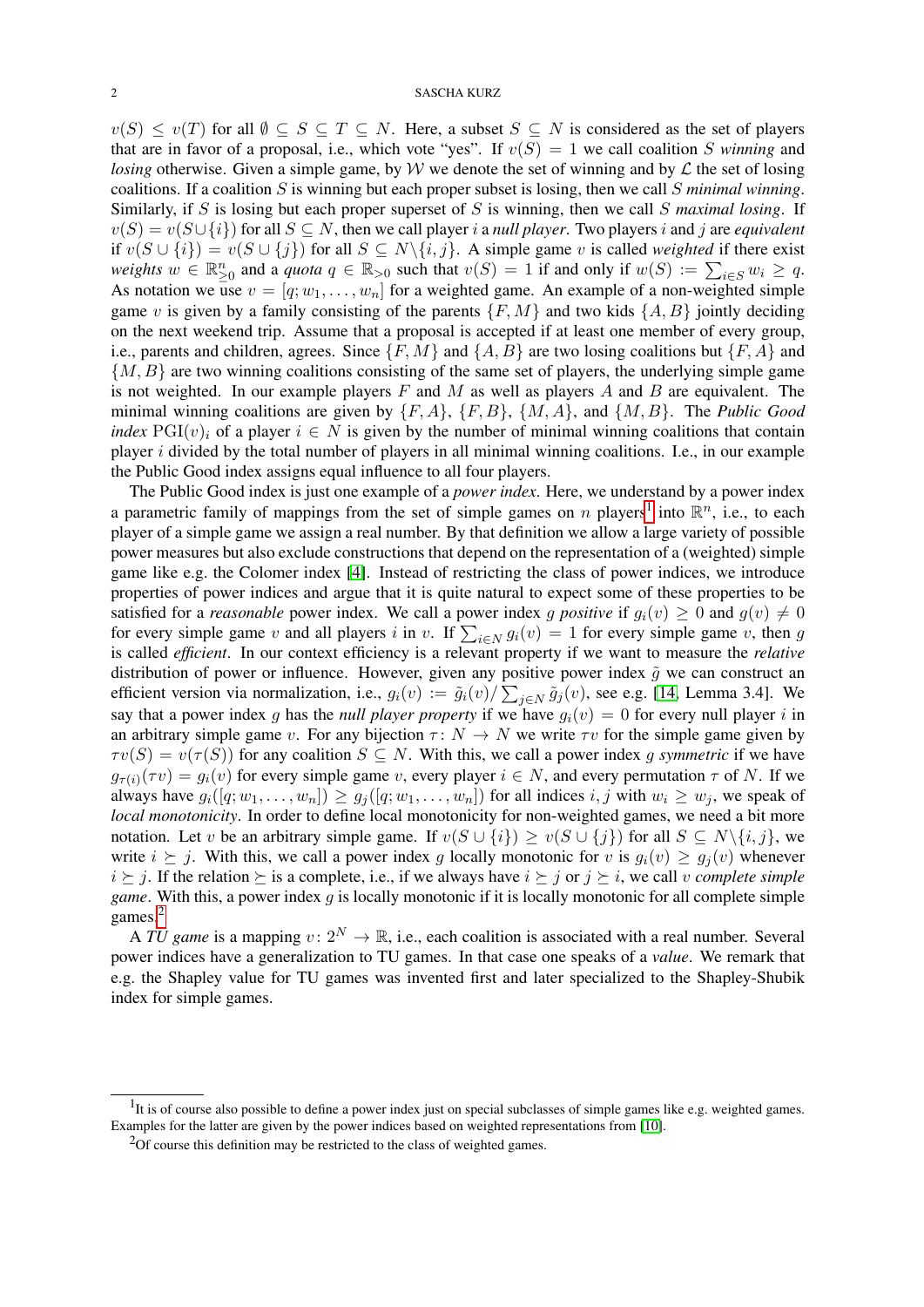#### 3. SELECTION CRITERIA FOR POWER INDICES

<span id="page-2-0"></span>In this section we would like to collect some criteria that may guide a user to select an appropriate power index for a given application.

3.1. The axiomatic approach. The basic idea of the axiomatic approach is very appealing. In principle one looks for simple properties of a power index, called axioms. For a given practical problem then one can check, which axioms have to be satisfied. Since some of those axioms are violated by some power indices such an analysis can help to limit the set of *reasonable* power indices for the given application. This kind of reasoning was e.g. be applied in [\[20\]](#page-5-10) for the selection of value, for the allocation of cartel damages. That approach calls for a large list of easy to evaluate and well justified axioms. Of course it is helpful if the axioms are disjunctive enough so that one finally ends up with a rather small set of possibilities. Indeed, the ultimate goal is an axiomatization of a given power index, i.e., a set of inclusion-minimal axioms that uniquely characterizes a power index in the class of all theoretically possible power indices. Of course it is good to have a unique answer, but on the other hand this request ends up in a search for axioms that exactly do this job and hopefully can be motivated in a more or less reasonable way. The large literature on axiomatizations teaches us that it seems to be not that hard to come up with some axiomatization for a large variety of power indices. This is just a personal opinion, but in most axiomatizations in the literature there is one axiom that is not as convincing as the others and looks somehow *constructed* for the purpose of getting an axiomatization. (Admittedly, there are exceptions like e.g. Youngs axiomatization of the Shapley value [\[27\]](#page-5-11).) Conceptionally, starting from a given power index and searching for reasonable axioms seems not to be the right direction from our point of view. Moreover, I would say that the (temporary) absence of an axiomatization should not be a disqualifier for a reasonable power index.

What about the other direction? Which axioms may be seen as rather essential for nearly every application? My personal list consists of positivity, symmetry, efficiency, and the null player property. Being a mathematician, I of course like linearity, i.e.,  $q(\alpha u + \beta v) = \alpha q(u) + \beta q(v)$ , or the reformulation and restriction to the class of simple games. However, I am not convinced that linearity is inherent in every application of power indices. As pointed out in [\[8\]](#page-5-5), the violation of local monotonicity was e.g. used in [\[6\]](#page-5-12) to disqualify the Public Good index as a reasonable power index. As well as Holler, we do not agree on that point. My own answer on that issue is a bit indirect and goes as follows. If we say that symmetry, efficiency, the null player property and local monotonicity are essential for a reasonable power index, then have a look at the classes of power indices based on the representation polytope of weighted games in [\[10,](#page-5-9) [11\]](#page-5-0). Either these indices are also reasonable power indices or we are missing further *essential* axioms. Moreover, as a mathematician, I see little reason why the requested local monotonicity should be restricted to simple games. We can make the same kind of comparisons for complete simple games and, partially, also for simple games. Is it also natural to require local monotonicity it that stronger sense? Anyway, the violation of local monotonicity is just one example in a long list of possible voting paradoxes, see e.g. [\[23\]](#page-5-13).

3.2. Qualitative properties. As mentioned, the possibility to verify axioms in a practical application is very appealing. If one weakens the requirements of a formal axiom one might look for some qualitative behavior. If predictions are made within a model based on a power index, different power indices may be evaluated using econometric analysis. As a continuation of [\[12\]](#page-5-14) such a comparison was performed e.g. in [\[28\]](#page-5-15). Apart from that, the idea of qualitative properties is rather vague, but I want to give two examples. Consider a game with many players like a publicly traded stock company. What can we say about the power distribution of the major stock holders? Let us look at the extreme case of one stock holder owning a relatively large share. Mathematical analysis of the possible power of the largest player in a weighted game gives a rather clear picture.

Theorem 3.1. *(*[\[15,](#page-5-16) Theorem 8]*) Let* g *be the Nucleolus, the Public Good, the Deegan-Packel, the minimum sum representation, the average weight, or the average representation index, then for each*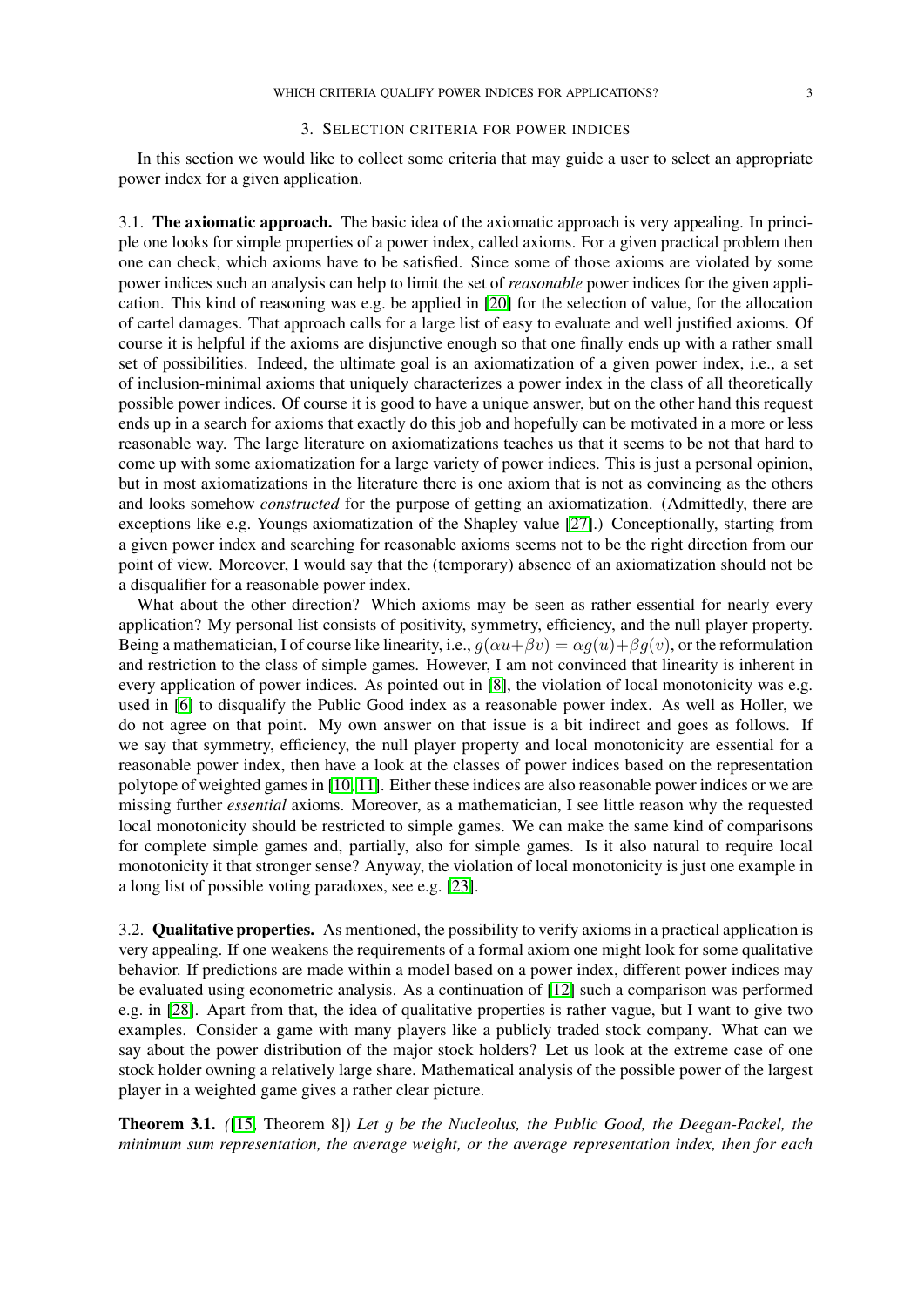$\varepsilon > 0$  there exists an integer  $N(\varepsilon)$  such that either  $g_i(v) = 1$  or  $g_i(v) \leq \frac{1}{2} + \varepsilon$  for each simple game  $v$ *on*  $n \geq N(\varepsilon)$  *players and an arbitrary player*  $1 \leq i \leq n$ *.* 

In contrast to that, the Shapley-Shubik, the Penrose-Banzhaf, and the Johnston index permit the existence of simple games such that  $g_i(v)$  is arbitrarily close to any number in  $\left[\frac{1}{2}\right]$  $\frac{1}{2}, 1].$ 

In a practical application, do we have this latter "continuum" of possible power values for the largest player or is there a clear cut (between 1 and  $\frac{1}{2}$ )? This is certainly a different qualitative behavior, that may be observed in practice?

A second example was initiated in [\[1\]](#page-5-17). Suppose we have we have some power index  $q$  and some weighted game v with player set N. If there exists a subset  $I \subseteq N$  of the players such that  $\sum_{j \in N \setminus I} g_j(v) \le$  $\varepsilon$  for some small  $\varepsilon \in \mathbb{R}_{>0}$ , does there always exist a simple game  $\tilde{v}$  with player set I such that

$$
||g(v) - g(\tilde{v})||_1 = \sum_{i \in I} |g_i(v) - g_i(\tilde{v})| + \sum_{i \in N \setminus I} |g_i(v)| \leq f(|I|) \cdot \varepsilon,
$$

where f is a general function just depending on the cardinality of  $I$ ? As shown in [\[1\]](#page-5-17), such a result exists for the Penrose-Banzhaf index. In words we may reformulate the technical statement as follows. If for a simple game on n players the power is concentrated on just  $k < n$  players, then there exists a  $k$ -player simple game whose power distribution does not deviate too much from the one of the original simple game. In [\[14\]](#page-5-8) it was e.g. shown that also the Public Good index allows such an Alon-Edelman type result while e.g. the Johnston index does not. Again, we have some kind of qualitative behavior that is different for different power indices. Admittedly, the second example is significantly harder to grasp than the first one.

Further such examples might be rather useful. In [\[5\]](#page-5-18) a lot of mathematical properties of the Penrose-Banzhaf index are mentioned. It might be worthwhile to compare them to similar results for other power indices. Starting with a purely mathematical motivation, one then has to check which of the phenomena can be verified in practical applications.

3.3. Beauty and generalizability. It is interesting to know if for a given power index a generalization to a value, i.e., an extension to the class of TU games, exists. This is e.g. the case for the Shapley-Shubik and the Penrose-Banzhaf index, as well as the Nucleolus, but not for the Public Good index. The first two mentioned power indices also allow a generalization to non-binary decisions – either discrete or non-discrete, see e.g. [\[13,](#page-5-19) [16\]](#page-5-20). Continuous or interval decisions are not completely uncommon. In the context of a "fair" allocation of voting weights for differently sized groups this model has been studied, e.g., in [\[17\]](#page-5-21). The existence of a generalization of a concept to a large class of structures may be seen as an indication that the concept is somehow meaningful. Unfortunately, this does not answer the question for *what* purpose it is meaningful.

If we consider weighted games with many players where just a few have a non-vanishing weight, then some power indices allow so-called *limit results*. I.e., if the number of minor players increases but their total weight sum is fixed and the relative weights go to zero, then there is a stable power distribution of the major players. As shown in [\[5,](#page-5-18) Section 10] such kind of a limit result exists for the Penrose-Banzhaf index only if further assumptions on the weight ratios of the minor players are made. For the Shapley-Shubik index such an assumption is not necessary, which is the more "beautiful" result. For the nucleolus there exists a very simple and explicit upper bound on the deviation between power and weights for finite weighted games, see [\[19,](#page-5-22) Lemma 1]. Compared to the known situation for the Shapley-Shubik index, see [\[21\]](#page-5-23), we would call this more "beautiful". However, this depends on our current state of knowledge and the argument of beautiful theories has failed badly in e.g. physics [\[2\]](#page-5-24).

3.4. Undesirable criteria. We completely agree with [\[8\]](#page-5-5) that the fame and influence of the proposer of a power index should not have a significant impact on its usage. However, we have nothing to say whether that happened to the Public Good index. We go a step further. When selecting the "best" index, we should also not be limited to the already published power indices. In principle it may be the case that we have missed the best power index for some applications so far. We will try to address this issue in Section [4.](#page-4-0)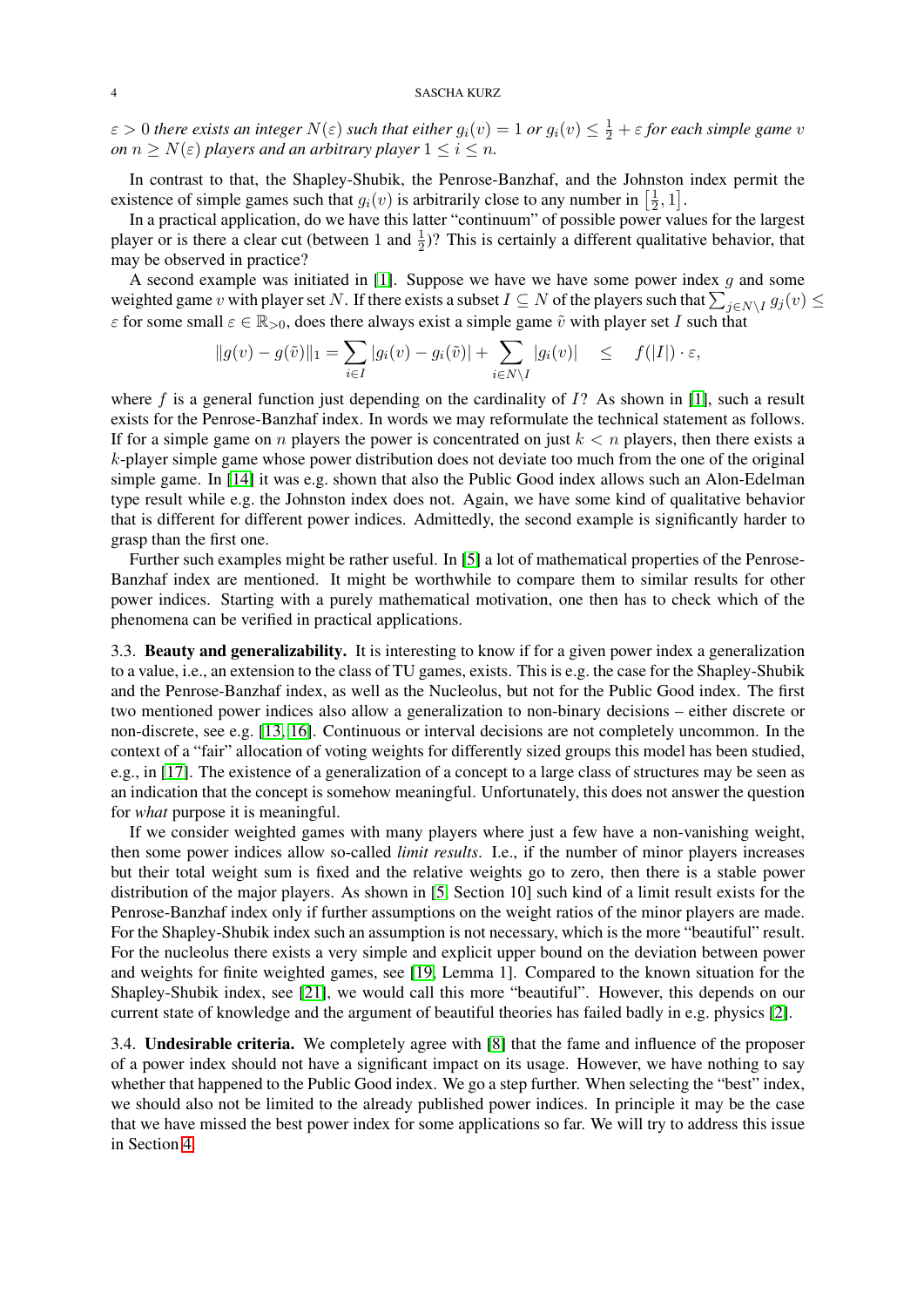As argued in [\[18,](#page-5-25) Section 4] the availability of easy-to-use software packages to compute power indices can limit their application, e.g., for the nucleolus. While this is understandable from a practical point of view, this should not be a desireable selection criterion for the choice of an appropriate power index.

#### 4. HAVE WE MISSED AN INDEX?

<span id="page-4-0"></span>It seems natural that the selection of the best alternative may be limited to the set of the known alternatives. But this is not the case. New alternatives may be invented or even determined using optimization techniques. In this section we would like to address the question whether we have missed an index and also give a further justification for the Public Good index.

4.1. Systematization of power indices. Since a large variety of power indices was introduced in the literature so far, it makes sense to try to catalogue them in a systematic way. Here we will stick to the systematization from [\[14\]](#page-5-8), where all the subsequently occurring power indices are defined and cited. One idea is to count coalitions of a certain type  $\mathcal{T}$ , i.e.,

$$
S_i^{\mathcal{T}}(v) = \# \left\{ U \in \mathcal{T} \, : \, \{i\} \subseteq U \subseteq N \right\},\
$$

c.f. [\[14,](#page-5-8) Subsection 3.5]. Afterwards we can normalize via  $S_i^{\mathcal{T}}(v) / \sum_{j \in N} S_j^{\mathcal{T}}(v)$  to an efficient version, so that scaling factors are irrelevant. So, ignoring scaling factors, the types of winning, swing or critical, and minimal winning coalitions lead to the *König-Bräuninger*<sup>[3](#page-4-1)</sup>, the Penrose-Banzhaf<sup>[4](#page-4-2)</sup>, and the Public Good index, respectively. For complete simple games the tightening of a minimal winning coalition is called shift-minimal winning coalition and the corresponding power index based on  $S^{\mathcal{T}}$  is called *Shift index*. Are there other types of coalitions that have a relation to power? Removing the Public Good index from the above list, c.f. [\[22\]](#page-5-26), would certainly leave some gap.

In the above construction a special coalition  $U \in \mathcal{T}$  may be counted for several players. Another variant is to distribute the contribution of a coalition equally among the involved players. This concept is called *equal division* transform in [\[14,](#page-5-8) Definition 3.22] and turns e.g. the Penrose-Banzhaf and the Public Good index into the *Johnston* and the *Deegan-Packel index*, respectively. For the Shift index the corresponding equal division variant is called *Shift-Deegan-Packel index*. For the König-Bräuninger index we are not aware of a published name of the corresponding equal division variant.

The Shapley-Shubik index arises similarly as the Penrose-Banzhaf index from counting swing coalitions. Additionally, the contribution of every swing coalition is weighted by some factor solely depending on the cardinality of that coalition. Those weighted versions might of course also be studied for the other mentioned types of "special" coalitions.

4.2. Design of new power indices. In [\[26\]](#page-5-27) Widgrén relates the normalized Penrose-Banzhaf index and the Public Good index via  $\text{PBI}_i = (1 - \pi) \text{PGI}_i + \pi \varepsilon_i$ , see also [\[8\]](#page-5-5) for details and interpretation. Since the Penrose-Banzhaf index is locally monotonic, this relation can point to elements which are responsible for the PGI's violation of local monotonicity. This fact has motivated the research in [\[7\]](#page-5-28), where the authors, e.g., considered convex combinations of the Penrose-Banzhaf and the Public Good index and asked for the minimum possible weight of the Penrose-Banzhaf index that yields a power index that is locally monotonic. From a general point of view, this is just an instance of an attempt to design a new power index with some desired properties. The restriction to convex combinations of established power indices reduces the complexity in the computational part and allows first analyses. However, the ultimate goal would be to design power indices in the entire class of all theoretically possible power indices just by prescribing desired properties. Currently, the list of broadly accepted properties is too short to end up with a manageable (parametric) class of power indices. In any case, integer linear programming techniques, as used in [\[7\]](#page-5-28), seem to be very advantageous for the design aim.

<span id="page-4-1"></span> $<sup>3</sup>$ The König-Bräuninger index is proportional to the Public Help and the Chow parameter index and also known under the</sup> name inclusiveness and Zipke index.

<span id="page-4-2"></span><sup>&</sup>lt;sup>4</sup>For the Penrose-Banzhaf index we have the technical detail that a critical coalition is only counted for those contained players that are critical, i.e.,  $v(U) - v(U \setminus \{i\}) = 1$ .